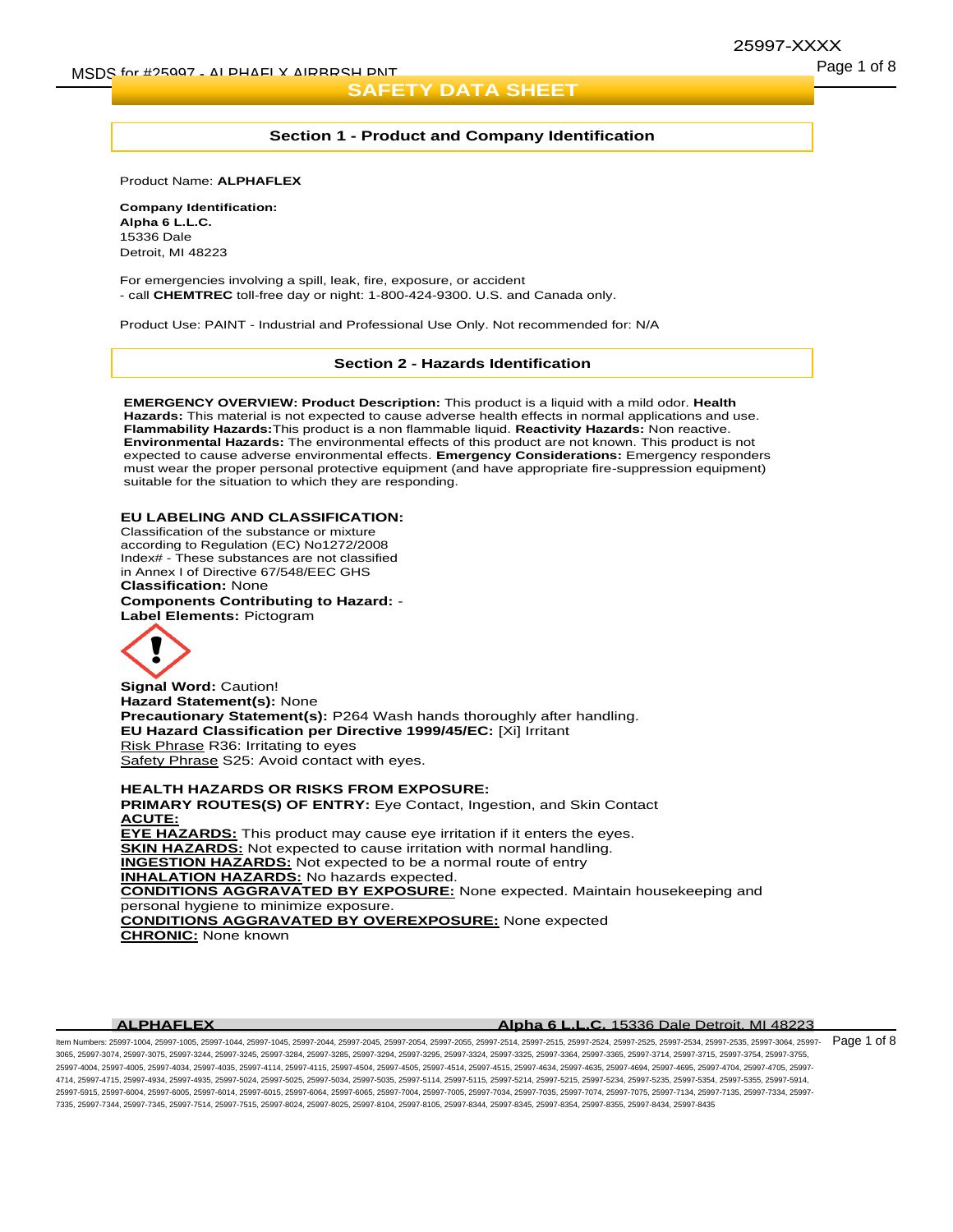#### **Section 3 – Composition and information on ingredients**

| <b>Hazardous</b><br><b>Ingredients</b> | CA<br>S#              | <b>EINECS#</b>        | ICSC#                | <b>WT#</b> | <b>Hazard Symbol Risk Phrases</b>                               |  |
|----------------------------------------|-----------------------|-----------------------|----------------------|------------|-----------------------------------------------------------------|--|
| Water                                  | 7732-18-5             | 231-791-2             | <b>Not</b><br>Listed | $<$ 40%    | <b>HAZARD CLASSIFICATION:</b><br><b>NONE RISK PHRASES: NONE</b> |  |
| Ground Limestone                       | 1317-65-3             | 215-279-6             | <b>Not</b><br>Listed | $<$ 20%    | <b>HAZARD CLASSIFICATION:</b><br><b>NONE RISK PHRASES: NONE</b> |  |
| Acrylate<br>Polymer<br>Solution        | 28205-96-1            | Not Listed            | <b>Not</b><br>Listed | $<$ 20%    | <b>HAZARD CLASSIFICATION:</b><br>NONE RISK PHRASES: NONE        |  |
| Calcined Kaolin                        | 66402-68-4            | Not Listed            | <b>Not</b><br>Listed | < 10%      | <b>HAZARD CLASSIFICATION:</b><br><b>NONE RISK PHRASES: NONE</b> |  |
| Nepheline Syenite                      | 37244-96-5            | Not Listed<br>in ESIS | <b>Not</b><br>Listed | < 10%      | None                                                            |  |
| Non-<br>Hazardous<br>Colorants         | Non-Hazardous Mixture | Not Listed            | <b>Not</b><br>Listed | < 10%      | <b>HAZARD CLASSIFICATION:</b><br>NONE RISK PHRASES: NONE        |  |
| <b>Titanium Oxide</b>                  | 13463-67-7            | 236-675-5             | 0338                 | $<6\%$     | <b>HAZARD CLASSIFICATION:</b><br>NONE RISK PHRASES: NONE        |  |
| Pearlescent Pigment                    | 12001-26-2            | Not Listed<br>in ESIS | <b>Not</b><br>Listed | $< 5\%$    | None                                                            |  |
| Propylene Glycol                       | $57 - 55 - 6$         | 200-338-0             | 0321                 | <2%        | <b>HAZARD CLASSIFICATION:</b><br>NONE RISK PHRASES: NONE        |  |

Balance of other ingredients are non-hazardous or less than 1% in concentration (or 0.1% for carcinogens, reproductive toxins, or respiratory sensitizers

#### **NOTE:**

ALL WHMIS required information is included in appropriate sections based on the ANSI Z400.1-2010 format. This product has been classified in accordance with the hazard criteria of the CPR and the SDS contains all the information required by the CPR, EU Directives and the Japanese Industrial Standard JIS Z 7250: 2000. This material is classified as hazardous under OSHA regulations 29 CFR 1910.1200.

#### **Section 4 – First-aid measures**

Contaminated individuals of chemical exposure must be taken for medical attention if any adverse effect occurs. Rescuers should be taken for medical attention, if necessary. Take copy of label and SDS to health professional with contaminated individual.

**SKIN EXPOSURE:** Wash with soap and water. If discomfort occurs or persists, contact a physician immediately.

**EYE EXPOSURE:** Immediately flush eyes with plenty of water for at least 15 minutes, lifting lower and upper eyelids occasionally. Get medical attention if irritation persists.

**INHALATION:** If breathing becomes difficult remove contaminated individual to fresh air. If

#### **ALPHAFLEX Alpha 6 L.L.C.** 15336 Dale Detroit, MI 48223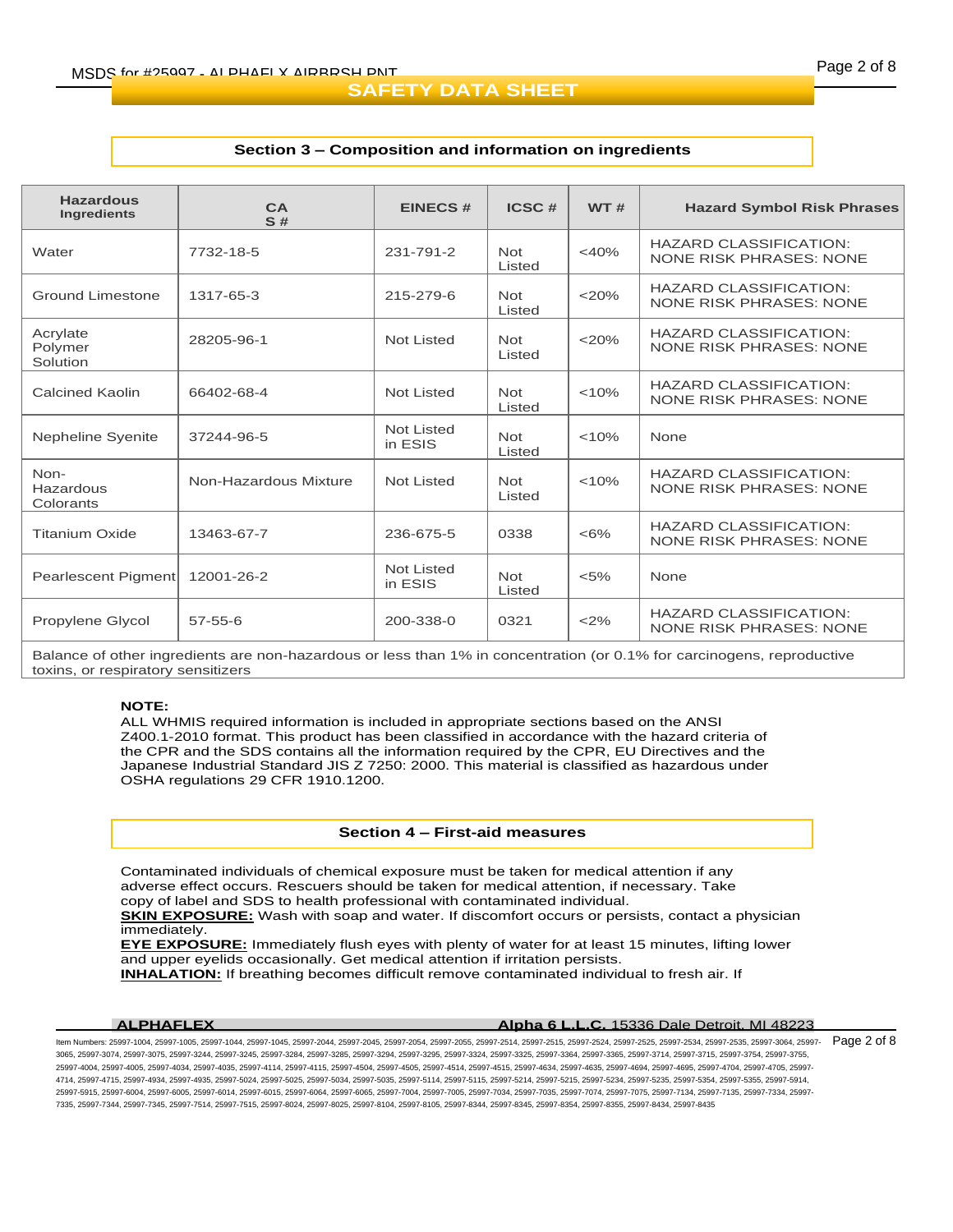victim is not breathing provide artificial respiration. Seek medical attention immediately. **INGESTION:** If this product is swallowed, CALL PHYSICIAN OR POISON CONTROL CENTER FOR MOST CURRENT INFORMATION. If

professional advice is not available, do not induce vomiting. Never induce vomiting or give diluents (milk or water) to someone who is unconscious, having convulsions, or unable to swallow.

#### **RECOMMENDATIONS TO PHYSICIANS:** Treat symptoms and eliminate overexposure.

## **Section 5 – Fire-fighting measures**

**FLASH POINT:** Non-Flammable

**AUTOIGNITION TEMPERATURE:** Not Applicable

**FLAMMABLE LIMITS (in air by volume, %):** Lower NA; Upper NA

**FIRE EXTINGUISHING MATERIALS:** Use agent most appropriate to extinguishing surrounding fire.

**UNUSUAL FIRE AND EXPLOSION HAZARDS:** None Known

Explosion Sensitivity to Mechanical Impact: Not Sensitive Explosion

Sensitivity to Static Discharge: Not Sensitive

**SPECIAL FIRE-FIGHTING PROCEDURES:** Incipient fire responders should wear eye protection. Structural firefighters must wear Self-Contained Breathing Apparatus and full protective equipment. Isolate materials not yet involved in the fire and protect personnel.

Move containers from fire area if this can be done without risk; otherwise, cool with carefully applied water spray. If possible, prevent runoff water from entering storm drains, bodies of water, or other<br>environmentally sensitive areas.

**NFPA RATING**



Hazard Scale: **0** = Minimal **1** = Slight **2** = Moderate **3** = Serious **4** = Severe

#### **Section 6 – Accidental release measures**

**SPILL AND LEAK RESPONSE:** Absorb spill with inert material (e.g. vermiculite, sand, or earth), then place in suitable container for disposal. Clean up spills immediately, observing precautions. US Regulations (CERCLA) require reporting spills and releases to soil, water and air in excess of reportable quantities. The toll free number for the US Coast Guard National Response Center is (800) 424-8802.

**DISPOSAL:** Dispose of in accordance with applicable Federal, State, and local procedures (see Section 13, Disposal Considerations).

#### **ALPHAFLEX Alpha 6 L.L.C.** 15336 Dale Detroit, MI 48223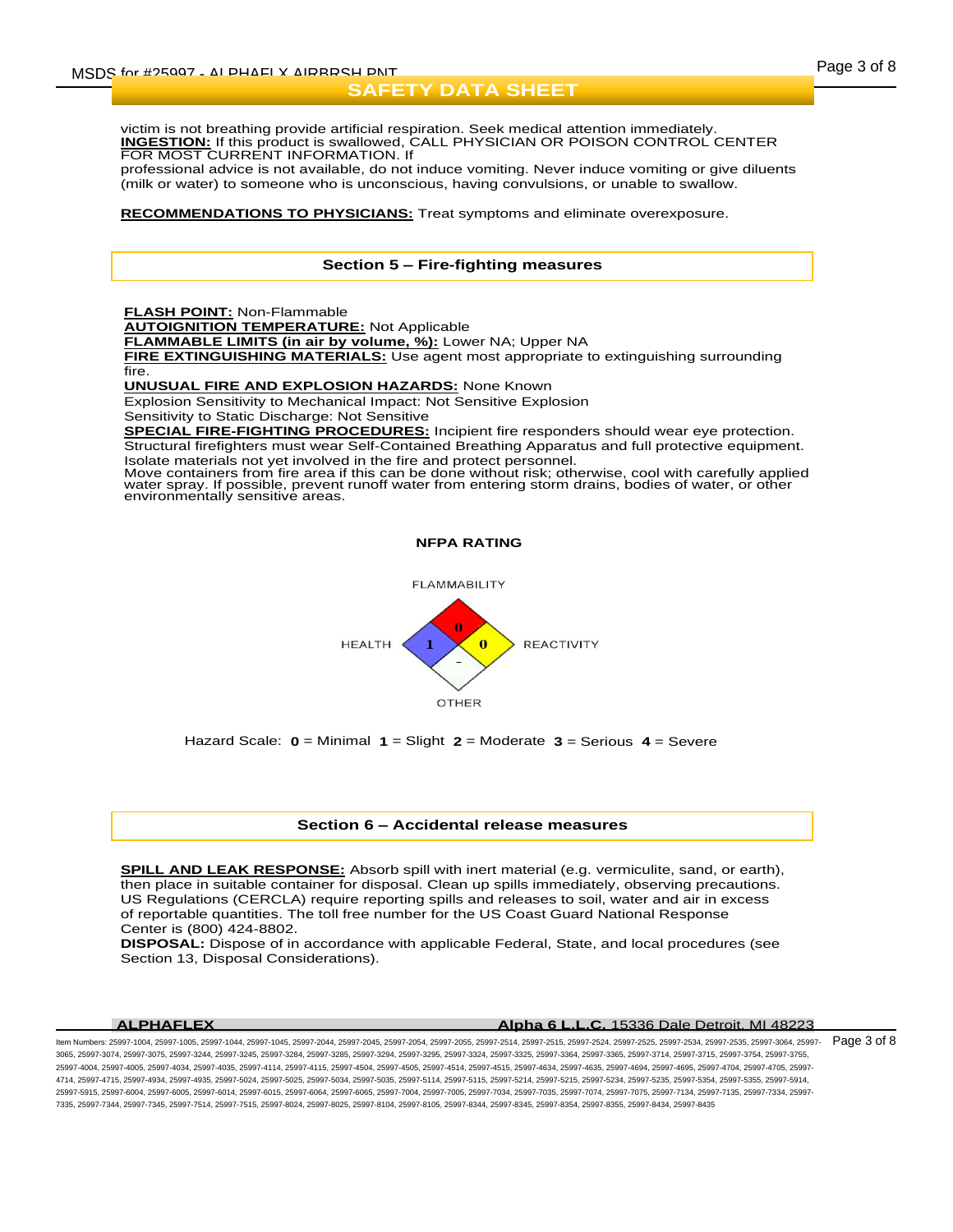#### **Section 7 – Handling and storage**

**WORK PRACTICES AND HYGIENE PRACTICES:** Wash thoroughly after handling this product. Do not eat, drink, smoke, or apply cosmetics while handling this product. **STORAGE AND HANDLING PRACTICES:** Avoid contact with eyes. Store in a tightly sealed container. Store in a cool, dry, well ventilated area. Protect from physical damage.

#### **Section 8 – Exposure controls – Personal protection**

**VENTILATION AND ENGINEERING CONTROLS:** Use with adequate ventilation to ensure exposure levels are maintained below the limits provided below. Use local exhaust ventilation, and process enclosure if necessary, to control airborne dust. Ensure eyewash/safety shower stations are available near areas where this product is used.

#### **EXPOSURE LIMITS/GUIDELINES**

| <b>Component Name:</b>       | CAS#                            | <b>ACGIH</b><br><b>TLVs</b> | <b>OSHA-</b><br><b>PELS</b> | <b>NIOSH-TLVs</b> | <b>Other</b>         |
|------------------------------|---------------------------------|-----------------------------|-----------------------------|-------------------|----------------------|
| Water                        | 7732-18-5                       | Not Listed                  | Not Listed                  | Not Listed        | <b>Not</b><br>Listed |
| <b>Ground Limestone</b>      | 1317-65-3                       | Not Listed                  | <b>Not Listed</b>           | <b>Not Listed</b> | <b>Not</b><br>Listed |
| Acrylate Polymer<br>Solution | 28205-96-1                      | Not Listed                  | <b>Not Listed</b>           | Not Listed        | <b>Not</b><br>Listed |
| <b>Calcined Kaolin</b>       | 66402-68-4                      | Not Listed                  | <b>Not Listed</b>           | <b>Not Listed</b> | <b>Not</b><br>Listed |
| Nepheline Syenite            | 37244-96-5                      | Not Listed                  | Not Listed                  | <b>Not Listed</b> | <b>Not</b><br>Listed |
| Non-Hazardous<br>Colorants   | Non-Hazardous<br><b>Mixture</b> | Not Listed                  | <b>Not Listed</b>           | Not Listed        | <b>Not</b><br>Listed |
| <b>Titanium Oxide</b>        | 13463-67-7                      | Not Listed                  | <b>Not Listed</b>           | <b>Not Listed</b> | <b>Not</b><br>Listed |
| Pearlescent Pigment          | 12001-26-2                      | Not Listed                  | <b>Not Listed</b>           | <b>Not Listed</b> | <b>Not</b><br>Listed |
| Propylene Glycol             | $57 - 55 - 6$                   | <b>Not Listed</b>           | <b>Not Listed</b>           | <b>Not Listed</b> | <b>Not</b><br>Listed |

International exposure limits may be established for the components of this product. Please check with competent authority in each country for the most recent limits in place. The following information on appropriate Personal Protective Equipment is provided to assist employers in complying with OSHA regulations found in 29 CFR Subpart I (beginning at 1910.132) or equivalent standard of Canada, or standards of EU member states (including EN 149 for respiratory PPE, and EN 166 for face/eye protection), and those of Japan. Please reference applicable regulations and standards for relevant details.

**RESPIRATORY PROTECTION:** Not required with normal use. If necessary, use only respiratory protection authorized in the U.S. Federal OSHA Respiratory Protection Standard (29 CFR 1910.134), equivalent U.S. State standards, Canadian CSA standard Z94.4-93, the European

#### **ALPHAFLEX Alpha 6 L.L.C.** 15336 Dale Detroit, MI 48223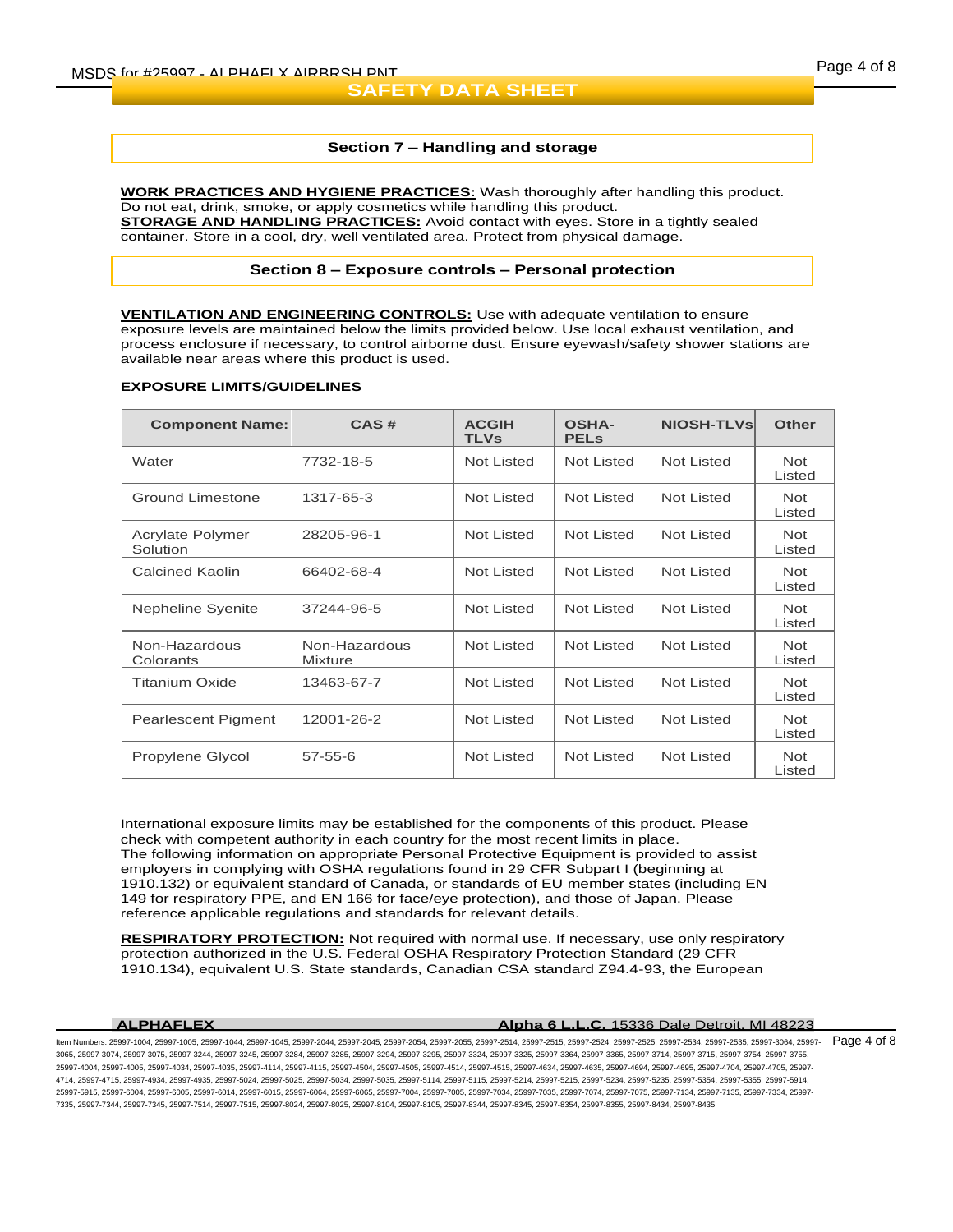#### Standard EN149, or EU member states.

**EYE PROTECTION:** Not normally required however, safety glasses are recommended as appropriate to prevent eye contact. If necessary, refer to U.S. OSHA 29 CFR 1910.133, Canadian Standards, and the European Standard EN166, Australian Standards, or relevant Japanese Standards.

**HAND PROTECTION:** Not required under normal use. If desired, wear rubber gloves to prevent skin contact. If necessary, refer to U.S. OSHA 29 CFR 1910.138, the European Standard DIN EN 374, the appropriate Standards of Canada, Australian Standards, or relevant Japanese **Standards** 

**BODY PROTECTION:** Not required under normal use. Wear appropriate clothing sufficient to prevent skin contact. If necessary, refer to appropriate Standards of Canada, or appropriate Standards of the EU, Australian Standards, or relevant Japanese Standards.

#### **Section 9 – Physical and chemical properties**

**VAPOR DENSITY:** Not Available **SPECIFIC GRAVITY @ 20°C:** Not Available **VAPOR PRESSURE:** Not available **FREEZING POINT:** Not Availble **ODOR THRESHOLD:** Mild **APPEARANCE, ODOR and COLOR:** This product is a liquid with a mild odor. **EVAPORATION RATE (n-BuAc=1):** Not Available **SOLUBILITY IN WATER:** Not Available **pH:** Not Available **BOILING POINT:** Not Available

#### **Section 10 – Stability and reactivity**

**STABILITY:** Stable **DECOMPOSITION PRODUCTS:** Carbon Monoxide and Carbon Dioxide **MATERIALS WITH WHICH SUBSTANCE IS INCOMPATIBLE:** None Known **HAZARDOUS POLYMERIZATION:** Will Not Occur. **CONDITIONS TO AVOID:** None Known

### **Section 11 – Toxicological information**

#### **TOXICITY DATA:**

**Routes of Entry:** Eye contact, Ingestion, Skin Contact

No LD50/LC50 information found relating to normal routes of occupational exposures.

**SUSPECTED CANCER AGENT:** None of the ingredients are found on the following lists:

FEDERAL OSHA Z LIST, NTP, CAL/OSHA, IARC and therefore is not considered to be, nor

suspected to be a cancer-causing agent by these agencies.

**IRRITANCY OF PRODUCT:** This product may cause eye irritation.

**SENSITIZATION TO THE PRODUCT:** These products are not known to cause human skin or respiratory sensitization.

**REPRODUCTIVE TOXICITY INFORMATION:** Listed below is information concerning the effects of this product and its components on the human reproductive system.

**Mutagenicity:** The components of this product are not reported to produce mutagenic effects in humans.

**Embryotoxicity:** The components of this product are not reported to produce embryotoxic effects in humans.

**Teratogenicity:** The components of this product are not reported to produce teratogenicity

| <b>ALPHAFLEX</b> | <b>Alpha 6 L.L.C.</b> 15336 Dale Detroit, MI 48223 |
|------------------|----------------------------------------------------|
|                  |                                                    |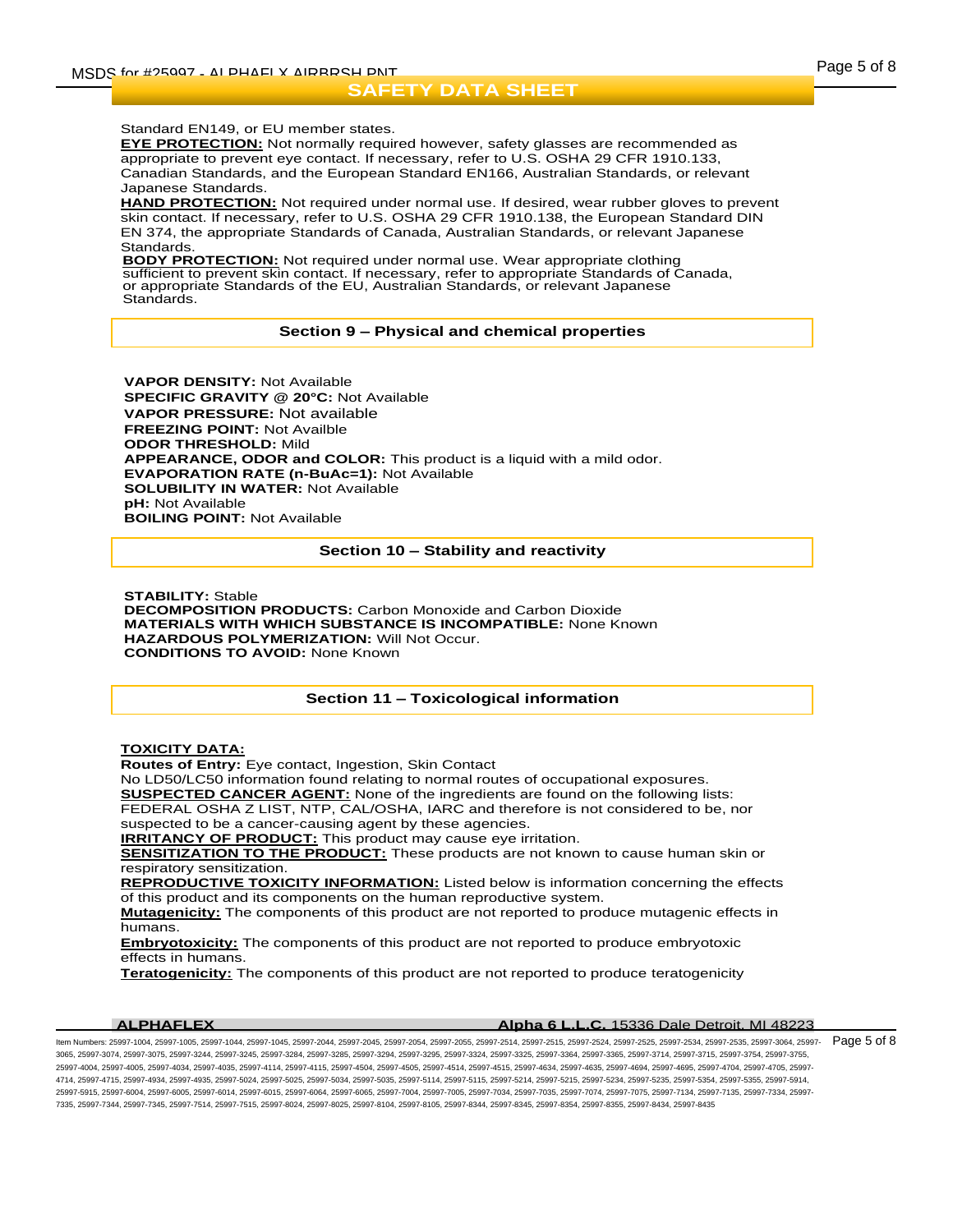effects in humans.

**Reproductive Toxicity:** The components of this product are not reported to produce reproductive effects in humans.

#### **Section 12 – Ecological information**

ALL WORK PRACTICES MUST BE AIMED AT ELIMINATING ENVIRONMENTAL CONTAMINATION. **ECOTOXICITY:** Not available.

**BOD5 and COD:** Not available.

**PRODUCTS OF BIODEGRADATION:** Not available

**TOXICITY OF THE PRODUCTS OF BIODEGRADATION:** Not available

**ENVIRONMENTAL STABILITY:** Controls should be engineered to prevent release to the environment, including procedures to prevent spills, atmospheric release and release to waterways

**BIOACCUMULATION/ACCUMULATION:** These products have not been tested for bioaccumulation potential.

**Section 13 – Disposal considerations**

**PREPARING WASTES FOR DISPOSAL:** Waste disposal must be in accordance with appropriate U.S. Federal, State, and local regulations, those of Canada, Australia, EU Member States and Japan.

### **Section 14 – Transportation information**

US DOT, IATA, IMO, ADR:

**Domestic (Land, D.O.T.)**

Proper Shipping Name: Non-Regulated Material Hazard Class: Non Hazardous - Non Regulated **International (Water, I.M.O.)**

Proper Shipping Name: Non-Regulated Material Hazard Class: Non Hazardous - Non Regulated **International (Air, I.C.A.O.)**

Proper Shipping Name: Non-regulated Material Hazard Class: Non Hazardous – Non Regulated U.S. DEPARTMENT OF TRANSPORTATION (DOT) SHIPPING REGULATIONS: This product is not classified as dangerous goods, per U.S. DOT regulations, under 49 CFR 172.101. Non-Regulated

TRANSPORT CANADA, TRANSPORTATION OF DANGEROUS GOODS REGULATIONS: These products are not classified as Dangerous Goods, per regulations of Transport Canada. INTERNATIONAL AIR TRANSPORT ASSOCIATION (IATA): These products are not classified as Dangerous Goods, by rules of IATA INTERNATIONAL MARITIME ORGANIZATION (IMO) DESIGNATION: These products are not classified as Dangerous Goods by the International Maritime Organization.

EUROPEAN AGREEMENT CONCERNING THE INTERNATIONAL CARRIAGE OF DANGEROUS GOODS BY ROAD (ADR): These products are

classified by the United Nations Economic Commission for Europe to be dangerous goods

#### **Section 15 – Regulatory information**

#### **UNITED STATES REGULATIONS:**

**U.S. SARA REPORTING REQUIREMENTS:** The components of this product are not subject to the reporting requirements of Sections 302, 304, and 313 of Title III of the Superfund Amendments and Reauthorization Act.

**U.S. SARA THRESHOLD PLANNING QUANTITY:** There are no specific Threshold Planning Quantities for any component

of these products. The default Federal SDS submission and inventory requirement filing

#### **ALPHAFLEX Alpha 6 L.L.C.** 15336 Dale Detroit, MI 48223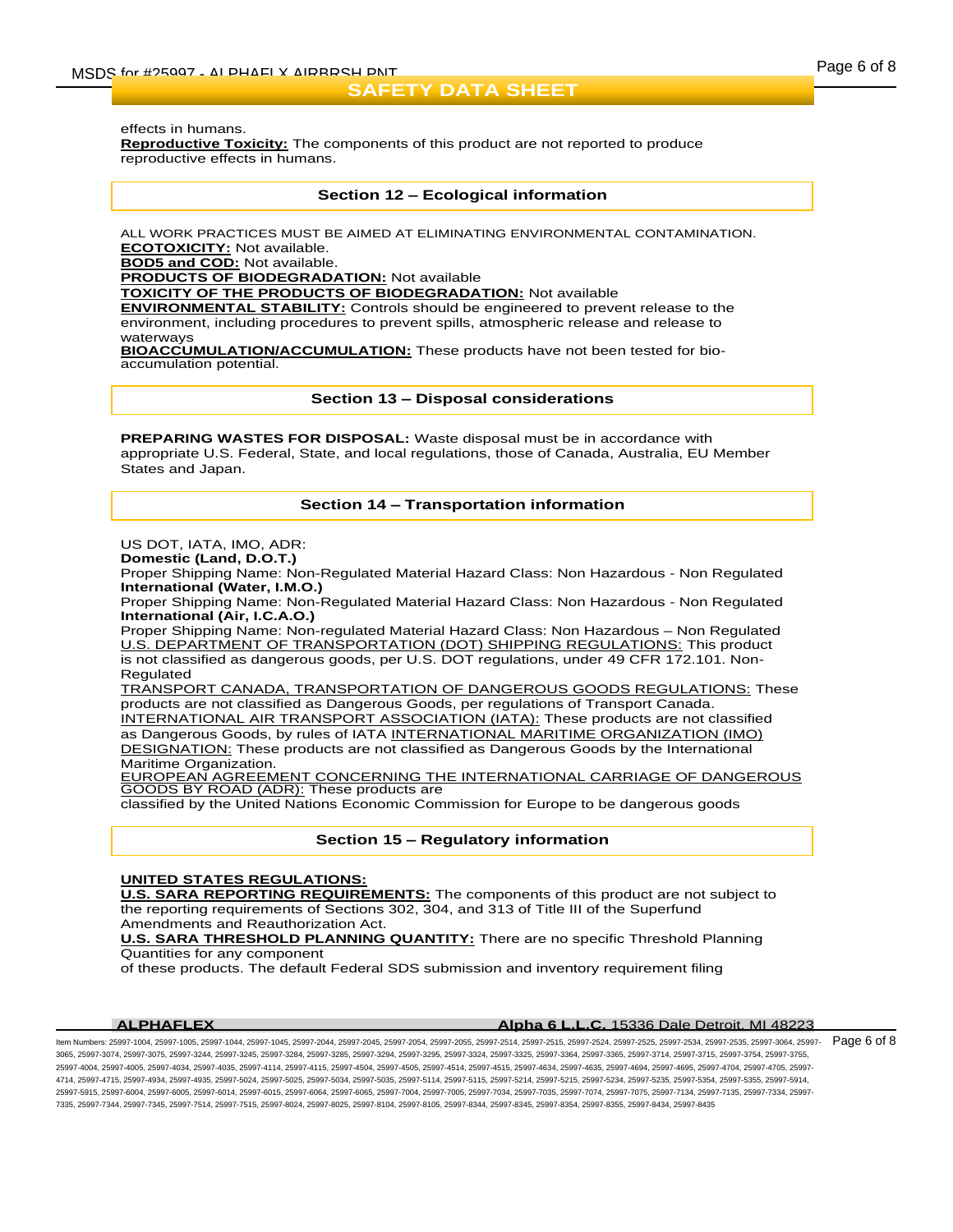threshold of 10,000 lb (4,540 kg) therefore applies, per 40 CFR 370.20. **U.S. CERCLA REPORTABLE QUANTITY (RQ):** None

**U.S. TSCA INVENTORY STATUS:** The components of this product are listed in the TSCA **Inventory** 

#### **CALIFORNIA SAFE DRINKING WATER AND TOXIC ENFORCEMENT ACT (PROPOSITION 65):** This product does not contain any

component above the 0.1% level which is listed as a California Proposition 65 chemical.

### **CANADIAN REGULATIONS:**

**CANADIAN DSL/NDSL INVENTORY STATUS:** The components of this product are not on the DSL Inventory.

**CANADIAN ENVIRONMENTAL PROTECTION ACT (CEPA) PRIORITIES SUBSTANCES LISTS:** No component of this product is on the CEPA First Priorities Substance Lists. **CANADIAN WHMIS CLASSIFICATION and SYMBOLS:** Not Classified

#### **EUROPEAN ECONOMIC COMMUNITY INFORMATION:**

**Classification of the substance or mixture according to Regulation (EC) No1272/2008** Index# - These substances are not classified in Annex I of Directive 67/548/EEC [Xi] Irritant Risk Phrase R36: Irritating to eyes Safety Phrase S25: Avoid contact with eyes.



### **AUSTRALIAN INFORMATION FOR PRODUCT:**

**AUSTRALIAN INVENTORY OF CHEMICAL SUBSTANCES (AICS) STATUS:** The components of this product are listed on the AICS or are exempt. **STANDARD FOR THE UNIFORM SCHEDULING OF DRUGS AND POISONS:**Not applicable. **JAPANESE INFORMATION FOR PRODUCT: JAPANESE MINISTER OF INTERNATIONAL TRADE AND INDUSTRY (MITI) STATUS:**

The components of this product are not listed as Class I Specified Chemical Substances, Class II Specified Chemical Substances, or Designated Chemical Substances by the Japanese MITI. **INTERNATIONAL CHEMICAL INVENTORIES:**

Listing of the components on individual country Chemical Inventories is as follows:

Asia-Pac: Listed or exempt

Australian Inventory of Chemical Substances (AICS): Listed or exempt Korean Existing Chemicals List (ECL): Listed or exempt

Japanese Existing National Inventory of Chemical Substances (ENCS): Listed or exempt Philippines Inventory if Chemicals and Chemical Substances (PICCS): Listed or exempt Swiss Giftliste List of Toxic Substances: Listed or exempt

U.S. TSCA: Listed or exempt

#### **Section 16 – Other information**

**PREPARED BY:** Gail Kaye Kwiatkowski **DATE:** November 18, 2020

The information provided in this Safety Data Sheet is correct to the best of our knowledge, information and belief at the date of its publication. The information given is designed only as a guidance for safe handling, use, processing, storage, transportation, disposal and release and is not to be considered a warranty or quality specification. The information relates only to the specific material designated and may not be valid for such material used in combination with any

#### **ALPHAFLEX Alpha 6 L.L.C.** 15336 Dale Detroit, MI 48223